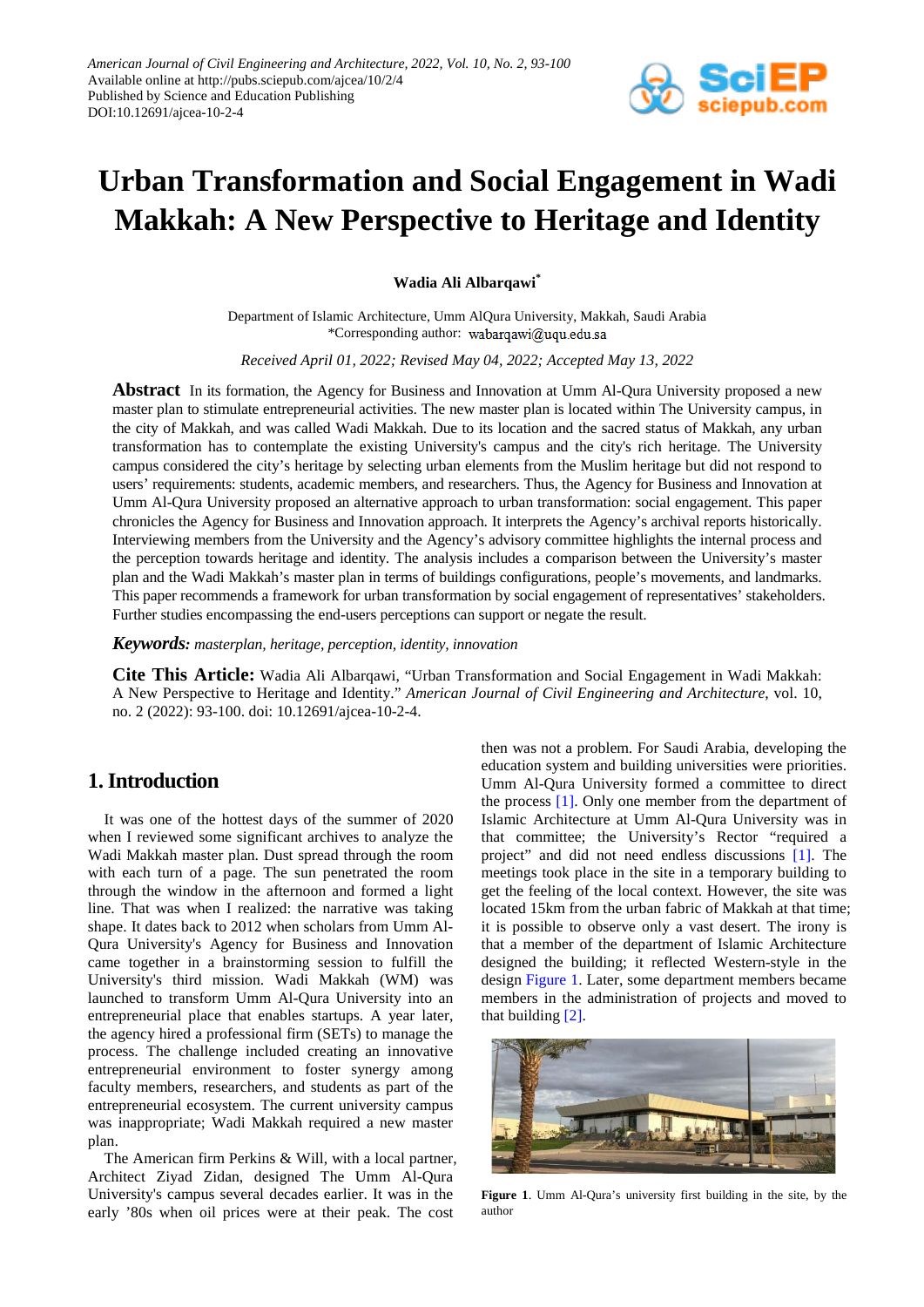Makkah has a harsh climate condition: very hot and dry in summer and warm in the rest of the year. This climate condition suggests environmental treatment. The geological site is remarkable, located between two central valleys: Wadi Orana and Wadi Numan. Historically, the site was private farms for individuals that provided Makkah's daily vegetables. Some remains of the vegetation are evidence. According to Al-Salafi: "it was possible to observe the remains of the farms…people used to camp in this area" [\[2\].](#page-7-1)

The master plan was finally submitted. A square shape abstracted from the layout of the Kaaba was the basis of Perkins' design for Umm Al-Qura University's master plan; it formed the basis of the esthetic to link the design to the local heritage. The square initiates a cluster pattern to cover openings and windows. Each building has a courtyard, but only corridors and restrooms look out onto it. The overall composition is meant to replicate traditional Islamic cities. In the traditional Muslim cities, courtyards functioned for environmental treatment and privacy, allowing buildings to release hot air during the night and providing space for families to practice different activities without being seen by neighbors. According to Al-Salafi: "courtyards were among traditional element in Muslim cities…for this reason the use of the courtyard were essential in the university campus" [\[2\].](#page-7-1) Burhan stated: "no doubt courtyards and the use of the courtyards was remarkable…most essential was employing them wisely" [11].

Perkins then proposed a shadowy corridor called the academic spine [Figure 2.](#page-1-0) The Academic spine extends as an arch in the site plan view, and the center of the arch is the nearby Arafat mountain to initiate reference to Islamic heritage. The spine also invokes the design of traditional Muslim cities where the main streets are non-linear and organic to enrich the visual experience. Perkins designed buildings on each side of the spine. The academic spine determines users' movement between buildings.

<span id="page-1-0"></span>

**Figure 2.** Umm Al-Qura University Master Plan

Wind towers every 30m marked the entrances to the buildings**.** Wind towers function as landmarks and as an environmental treatment [Figure 3.](#page-1-1) Wind towers are remarkable in the coastal sites of many Muslim cities. The concept of a wind tower is to capture the wind to penetrate interior spaces in the houses. Usually, water surface is designed at the bottom of wind towers to filter winds from dust and particles. However, wind towers are aliens to Makkah's architecture.

At Umm Al-Qura University's master plan, there was no commune space or a building to connect the college's members, researchers, and students. Meeting with others requires walking through the spine and entering other buildings. There was no innovative physical environment

for the exchange of ideas and innovations. Needless to mention that Perkins grouped the main library, mosque, student center, and administrative buildings around the north of the spine; in so doing, he cut off these buildings from the rest.

<span id="page-1-1"></span>

**Figure 3.** Umm Al-Qura's entrance to the Main Spin marked by the wind towers

A recent change to the master plan, adding standard classrooms, did not contribute to an innovative environment. From the outside, they were a replica of the University's buildings. From the inside, they were classrooms on either side of a corridor. If we consider Kevin lynch's work *Image of the city* it is possible to state that the spine represents the path, the faculty buildings are edges, the spaces between buildings are nodes, the wind towers, and the Mosque minarets are landmarks, and each group of buildings is a district [\[3\].](#page-7-2) The University's master plan reflected a Western theory with the attachment of forms from heritage to legitimize its existence. The process revealed a demonstration of power by the University instead of understanding the urban heritage of Makkah.

<span id="page-1-2"></span>

**Figure 4.** Meeting of the Advisory Committee, by the author

The Agency for Business and Innovation formed a multi-stakeholder advisory committee to promote an innovative environment in the WM master plan [\[4\]](#page-7-3) [Figure 4.](#page-1-2) Among the advisory committee was Muhammad Burhan, who was under the Ziyad Zidan design team for the University's project. This time it was a different task for Burhan, who stated: "It was a privilege to start my career in the University project; It was a knowledge transfer process and lifetime experience" [\[1\].](#page-7-0) The rest of this paper demonstrates the Agency of Business and Innovation's shifted approach towards heritage when dealing with the WM master plan. It includes people's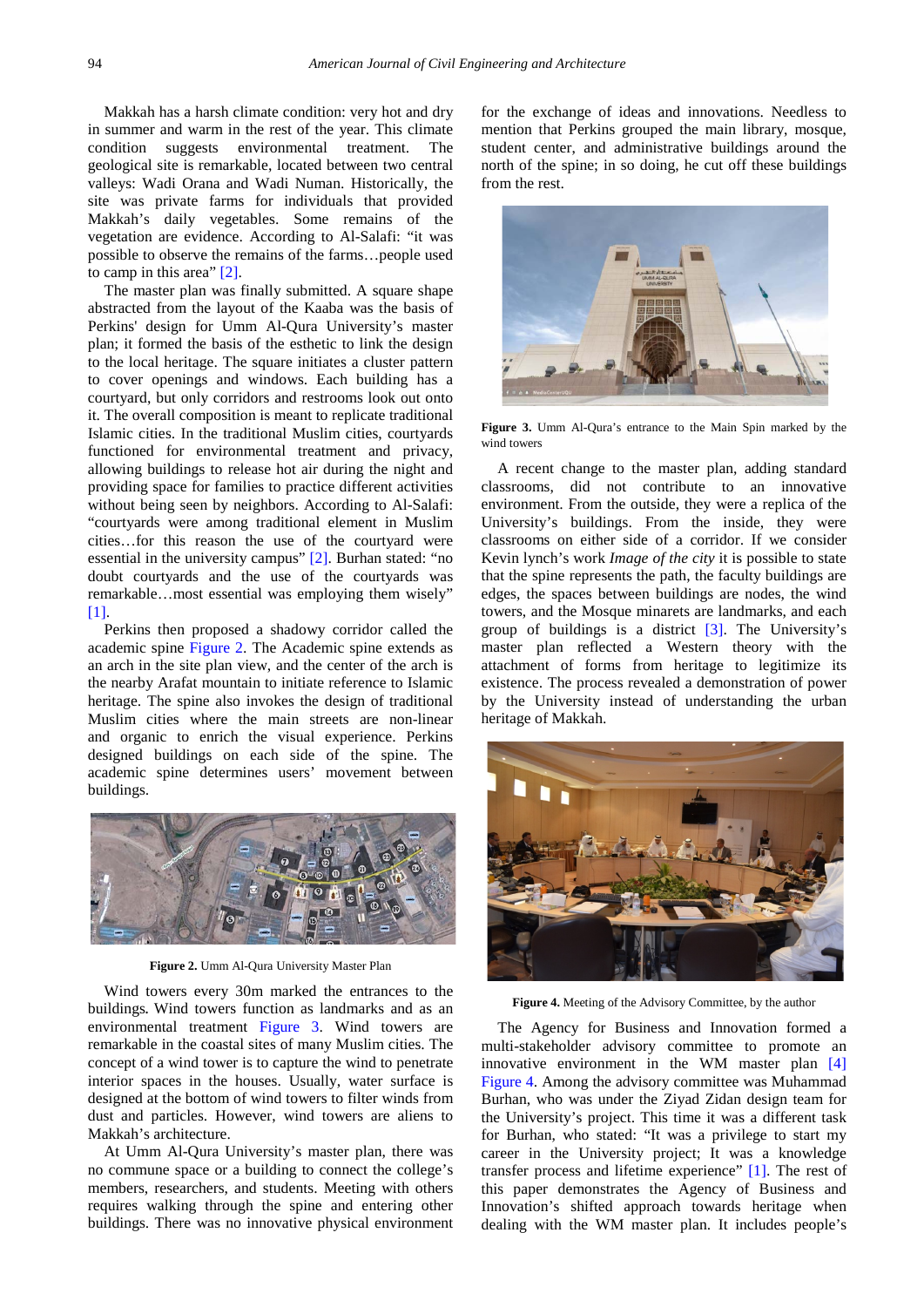perceptions of identity through interviewing Jameel Al-Salafi, who participated in the University's master plan. This paper adopted an interpretive historical approach by reviewing the Agency for Business and Innovation archival reports with a comparative analysis between the University's master plan and the Wadi Makkah's master plan regarding the building compositions, movements, and landmarks as the most significant urban features.

#### **2. Heritage: Real and Representation**

Muslim cities were an outcome of social practice. In some cases, they were results of political ambitions, and in others were products of economic changes. In all cases, Islamic principles guided the design process. However, today Western hegemony reshaped the process of urban development in many Muslim cities. Tensions between modern and traditional forms coexist and challenge the development of an environment that can represent heritage. Edward Said argued that the Orientalism discourse constructed the Middle East since the nineteenth century [\[4\].](#page-7-3) For Said, orientalists portrayed the Middle East without a deep understanding of its traditions and cultures. For architect critic Abeer Allahham, the Orientalism discourse established the concept of heritage in the region, and it was about the old tangible elements of esthetic value and special meaning [\[5\].](#page-7-4) The process has two main stages: first, the deep layer, continuous process of "inheritance," included selecting items as instruments of power by the authority. In the second layer, the manifestation of heritage for the society. The selective process by authority made heritage the contemporary production of an unreal image of the past or the past that never exists, or (simulacra) in Baudrillard's term of detraditionalization [\[6\].](#page-7-5) Heritage was represented rather than elaborated as a lived reality in an era of a nation.

Architectural historians and co-editors Sandy Isenstadt and Kishwar Rizvi in their work compiled after a 2003 conference, Yale University, attributed the changes in the urban fabric of many Middle Eastern cities to the spread of modernity [\[7\].](#page-7-6) Contributors to the book provide a wide range of studies as alternative versions of modernism. The studies show that in the early period of colonialism, Europeans represented their model of modernity via architecture [\[7\].](#page-7-6) Western architects were concerned with modernity rather than tradition.

According to many theorists, the built environments of many Middle Eastern cities were shaped by Western architects. The work of Frank Lloyd Wright in Baghdad was an attempt to represent the spirit of the classic tales and adventures of *A Thousand and One Nights* envisioned a fantasy of the city [\[8\].](#page-7-7) Walter Gropius's master plan for Baghdad University in 1953 and Joseph Luis Sert's design of the American Embassy in Baghdad (1955-61) were examples that suggest only western values can be applied [\[9\].](#page-7-8) They were Western modernist architects who imposed their theories of modernity with limited perceptions of heritage as myths [\[9\].](#page-7-8) Attaching traditional elements to modern buildings dominated their practice. For example, Hellmuth, Obata, and Kassabaum (HOK) were commissioned to design the King Saud University campus, and Caudill, Rowlett, and Scott (CRS) were

commissioned to design the University for Petroleum and Minerals in Dhahran, adjacent to Aramco's headquarters [\[10\].](#page-7-9) Both firms were American-based and both designs featured colonnaded arcades and pointed arches [\[11\].](#page-7-10)

Western modernity imposition without a deep understanding of local culture resulted in many theorists railing against it. The consolidation of Islamic values in architecture and urban design approaches emerged from the above discourse. Ahmad Farid Moustapha published *Islamic Values in Contemporary Urbanism*, reflecting his vision of urbanism based on Islamic instructions and values [\[12\].](#page-7-11) Architect and urbanist 'Abdul - Baki Ibrahim's interview with Le Corbusier in 1964 left him with the perception that developing theories in architecture depends on the set of principles and values which guide the design [\[13\].](#page-7-12) However, the outcome revealed that the discourse could not reach appropriate conciliation [\[11\].](#page-7-10) A few institutions, if any, adopted their approach. The approach was theoretical, lacking a deep understanding of everyday practice. The Agency of Business and Innovation found social engagement pragmatic in dealing with heritage. Farhan Karim in *The Routledge Companion to Architecture and Social Engagement* suggests entrepreneurial mode in architecture via social engagement and public participation. The model suggests shifting from individual desires to public interests and requirement[s \[14\].](#page-7-13)

# **3. The Agency for Business and Innovation' Advisory Committee' Directives to Wadi Makkah: The Master Plan**

The Agency for Business and Innovation formed an advisory committee from various stakeholders. The committee included representatives from the University (Department of Islamic Architecture, Department of Geography, Institution of Innovation and Entrepreneurship, Institution of Research and Studies, College of Computer and Information system, Agency of Branches) beside architects and experts from the private sector. The initial response of the advisory committees to the Master Plan was comprehensive. It involved multiple levels and addressed many issues. The committee recommended considering the existing Umm Al-Qura University campus. Nonetheless, the process should not include selected heritage elements. The focus was on functional considerations, representations with embodied meaning, profound insights, and interpretations.

Wadi Makkah is strategically located within the campus of Umm Al-Qura University. The site is facing Prince Sultan Highway, which connects the city of Makkah with the nearby city of Taif. It leads to Mount Arafat, the Hajj's site. For this reason, WM focused on startups developing innovative products and services for pilgrims. SETs managed the master plan for Wadi Makkah; the firm conducted several workshops. The first phase of the master plan was a competition among three internationally recognized design firms. HOK and its sub-consultants were selected to continue with the second phase and develop an innovative master plan for Wadi Makkah.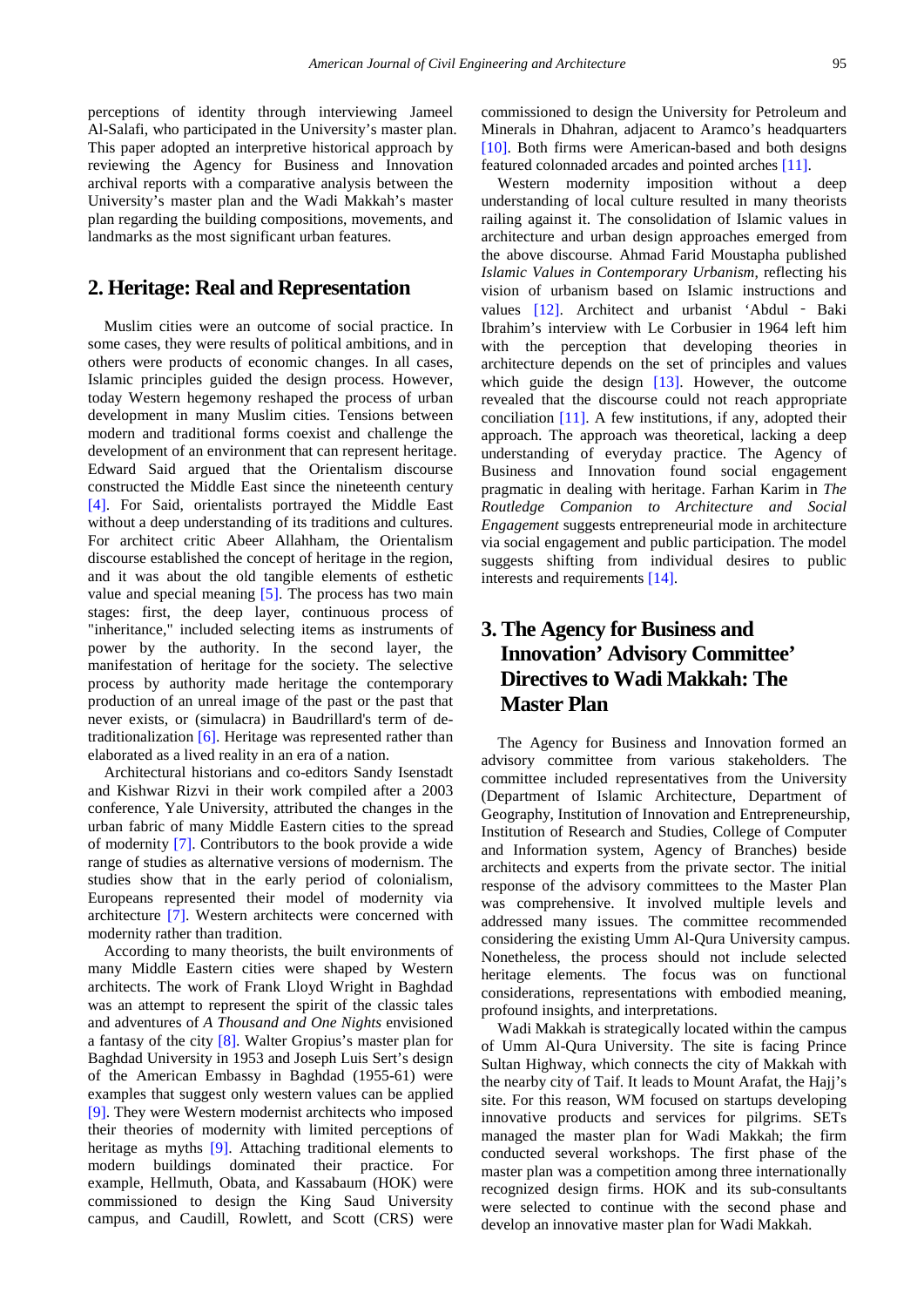HOK's brief was to design an innovative and inspiring concept for the allocated site. According to the earlier study, WM could immediately focus on providing the following services: IP Services, Incubation Services, Park Land & Space Management Services (management of core park facilities), Business Services, Land and Facility Services (management of support facilities and facilities outside the park), Investment Management Services [\[15\].](#page-7-14) WM would create a physical environment that encourages, facilitates, and practically supports innovation. This physical environment is a park that will become a meeting place for minds. An essential success factor in sharing ideas and fostering innovation is creating an interactive hub. The master planner faces several challenges, including:

- 1. Developing a master plan that reflects the program and components of Wadi Makkah.
- 2. Developing an interactive design that establishes a relationship between the various components
- 3. Enabling dynamic future expansion and capturing the dynamic future planning through flexible phasing
- 4. Controlling the cost [\[15\].](#page-7-14)

The main components of WM include WM offices: which represent the space that houses all the staff of WM to provide essential services. Corporate incubators: which include the office space and shared laboratories that house the University faculties' members, students, researchers, and entrepreneurs. Enterprise Zone: This includes the office buildings and laboratories that house SMEs. Foreign companies and large Saudi corporations. Commercial and Residential: represents the supporting facilities. Additional public services: public functions, including a conference center (conference hall, meeting rooms, exhibition hall, hotel, etc.). For Burhan, it was essential to highlight the education system's changes advocating vivid urban quality [\[1\].](#page-7-0) Al-Salafi's point, the

<span id="page-3-0"></span>1.1 LANDSCAPE OVERALL ILLUSTRATIVE REVIEW

new masterplan should respect the current master (Umm Al-Qura masterplan); any intervention without considering the existing building may create chaos [\[2\].](#page-7-1)

HoK's concept was an interpretation of a valley (Wadi) where ideas flow from researchers and developers. Entrepreneurs then pick up these ideas and transform them into innovative products-finally pitches in front of venture capitalists. The site designated for the WM master plan is on the east side of the Umm Al-Qura University's campus. It was in the shape of a triangle divided into two parts by the existing entrance of the university (Gate 2): A and B. Five primary nodes formed the main meeting points: Business, entertainment district, multinational companies, entrepreneurs, and residential district.

HoK grouped buildings around each node according to their functions. The business node and the innovation node are located at Site A, facing the main street. The amenity node includes the exhibition center, hotel, and apartments designed on the opposite side of Site B. Both nodes form the entrance to WM from the main road. The buildings for larger businesses extend to the second corner and end with another hotel. These buildings frame the main road façade of the master plan. The designer placed international and multinational companies in the rear, while he placed residential buildings and community clubhouses in the third corner of the triangle. HoK assigned the center for entrepreneurs, researchers, and businessmen, and the main building in the middle was named RIM (Research, Innovation, and Market), which is the heart of WM. The overall design was organic, meaning that each building could stand on its own [Figure 5.](#page-3-0) Burhan stated: "it was not easy to design a site next to Umm Al-Qura university campus with its dominating architectural appearance…the proximity to Arafat was also challenging… Wadi Makkah is visible from the road; thus, compression will start between those three sites and their architectural features" [\[1\].](#page-7-0)



 $\begin{picture}(20,20) \put(0,0){\vector(0,1){10}} \put(15,0){\vector(0,1){10}} \put(15,0){\vector(0,1){10}} \put(15,0){\vector(0,1){10}} \put(15,0){\vector(0,1){10}} \put(15,0){\vector(0,1){10}} \put(15,0){\vector(0,1){10}} \put(15,0){\vector(0,1){10}} \put(15,0){\vector(0,1){10}} \put(15,0){\vector(0,1){10}} \put(15,0){\vector(0,1){10}} \put(15,0){\vector(0$ 

**Figure 5***.* The Wadi Makkah Masterplan

 $\mathbf{G} \mathbf{\hat{w}}$ Makkah Techno Valley Early Phase Building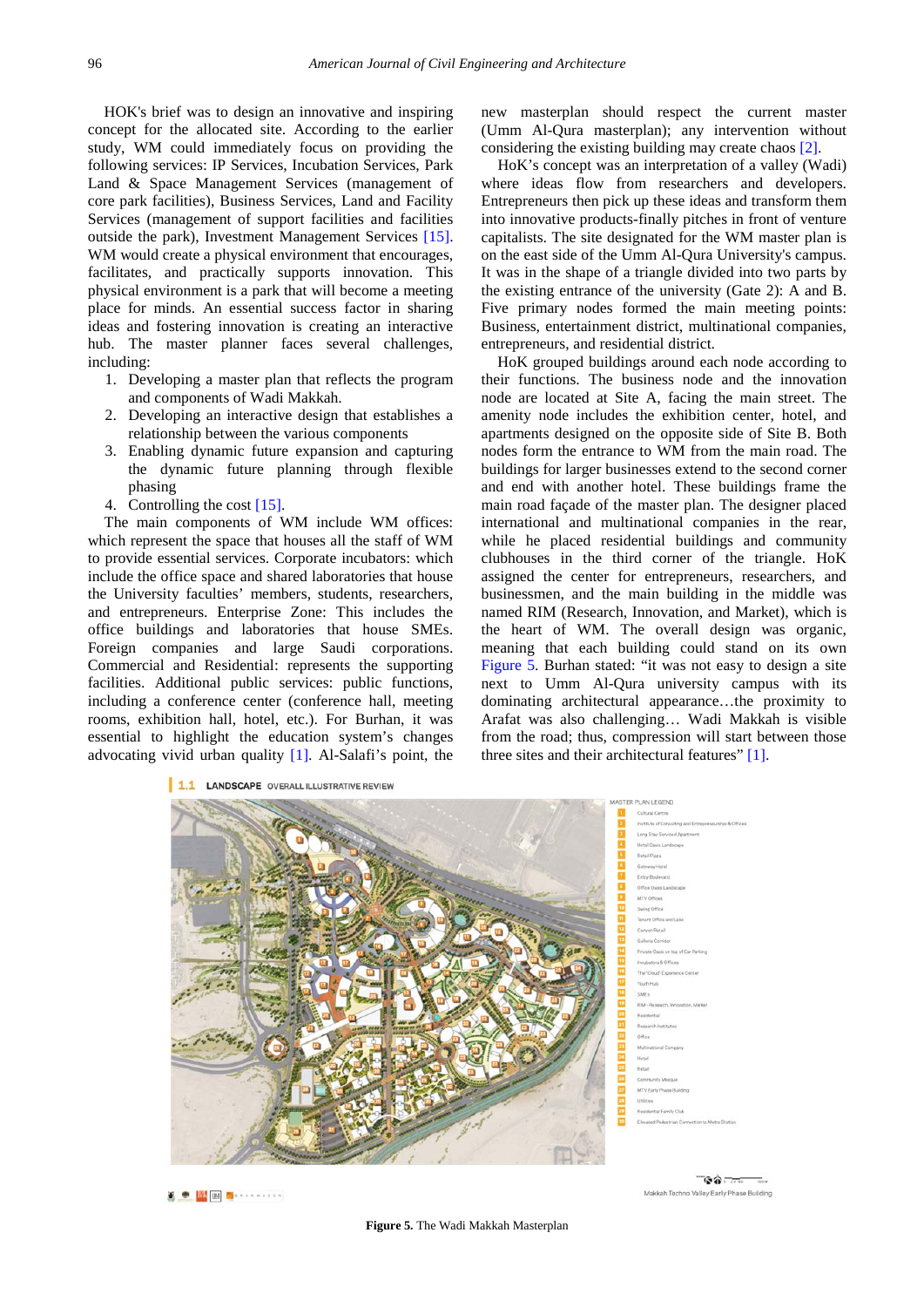<span id="page-4-0"></span>

**Figure 6.** Wadia Makkah Master plan: The Landscape Relationship

The landscape complements the master plan by focusing on several points on the wadi (valley) concept. The following diagram illustrates the conceptual structure of the landscape design for the WM master plan [Figure 6.](#page-4-0) The landscape should consider enhancing the user experience. In many ways, the wadi represents the changing nature of the desert. It lies dormant most of the year and comes to life during the rainy season. The oases represent a rare and incredibly unique ecology found in an otherwise arid landscape. They provide shade and an escape from the environment. By combining planting nodes with a family of shade canopies derived from the geometric pattern language of the region, the campus landscape can provide minor oasis points that help create a comfortable microclimate at significant locations on the site.

## **4. The Advisory Committee's Interpretations**

The committee was clear that the HoK concept celebrates the idea of nodes, stating: "The concept is about buildings grouped around nodes according to their functions. The amenity node, the business node, the innovation node... However, the node at the southern edge of the master plan has lost its strength, especially in the zone of foreign companies". Burhan shared this view stated: "The focus was on nodes and the relationships according to their functions" [\[1\].](#page-7-0)

The bridge to Arafat in gate 3, and the planned route of the Makkah Metro has narrowed the southern edge. HoK moved the junction to the back to create a new entrance far from the bridge, gate 3, and the Makkah Metro tracks. HoK placed the foreign companies' buildings on the top of two podiums. Then the designer proposed a parking garage on the underground level; the showrooms and sales outlets on the first and second floors. He designed meeting space and a roof garden on the top. The buildings formed the foreign companies' zone gateway. The owners can add buildings for future needs. The composition retains the concept of a node but above the podium. This composition reflects the perception to create a place related to its contexts [Figure 7.](#page-5-0)

Courtyards are one of the most significant urban features in many cities across the Muslim world. Buildings become curved liners revolving around the nodes forming courtyards. This composition enhances the visual and physical relationship between the indoor and the outdoor spaces [Figure 8.](#page-5-1) This visual connection is a visual structure connecting the masterplan components in a cohesive format; A formation intensified by the advisory committee as they commented:

"Courtyards pattern in addition to atrium buildings & atrium spine are all essential to the nature of the place and the project. [A]trium spine and atrium buildings in addition to their obvious roles as iconic place-making elements that define and give structure to overall urban design, their climatic/spatial nature, as transitional spaces between a single building, group of buildings, and the whole complex…[I]t maximizes formal and informal meetings, and accordingly, maximum networking and exchange of ideas and activities" [\[15\].](#page-7-14)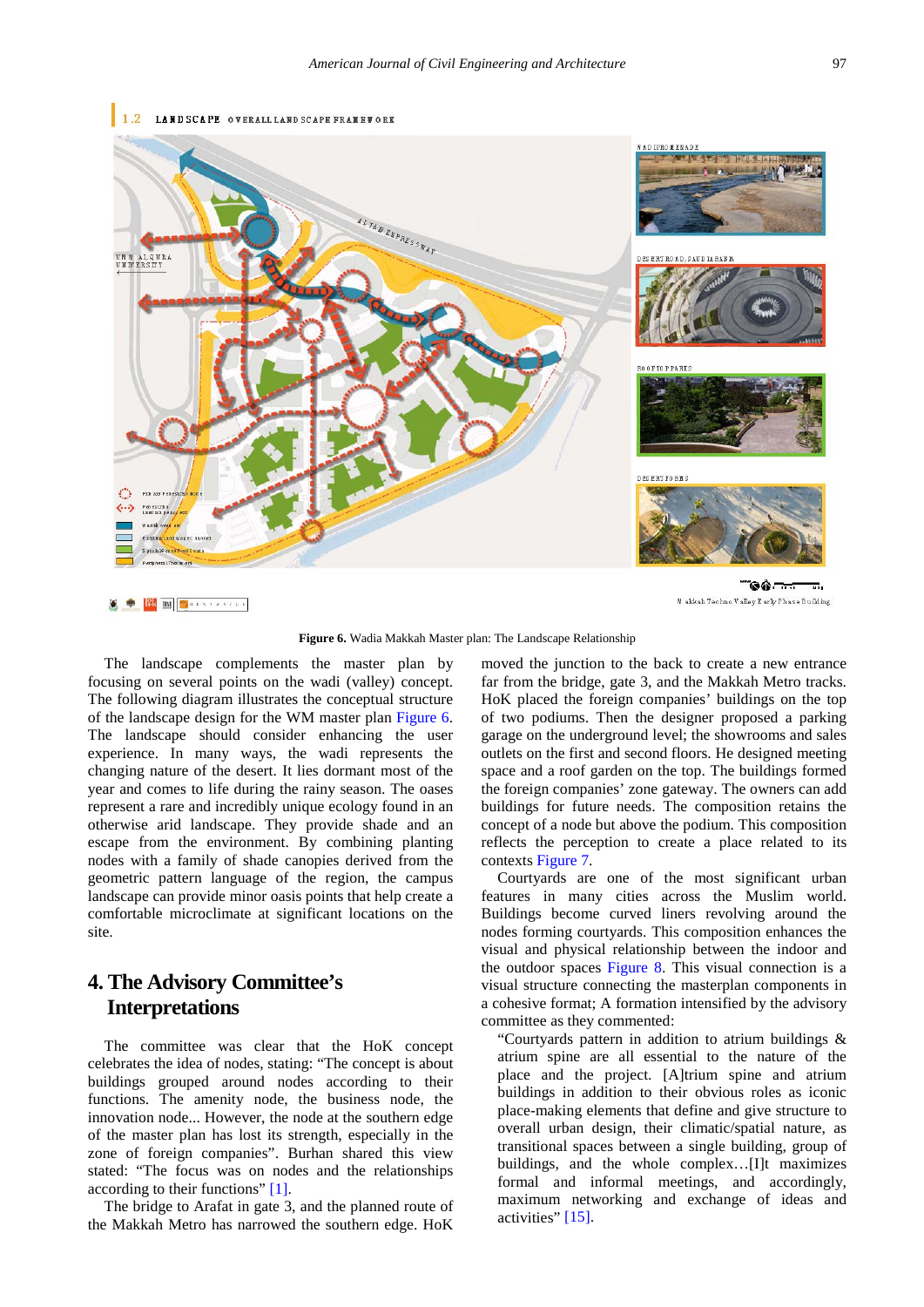<span id="page-5-0"></span>

**Figure 7.** Wadi Makkah Master Plan and the Concept of Nodes

<span id="page-5-1"></span>

Figure 8. The Relationships between buildings around a node

The master plan generates places of functional relations and social activities.

The advisory committee recognized the absence of the central spine in the WM master plan. In contrast to Umm Al-Qura University's master plan, each building has its spine. The reason for this is due to the harsh weather conditions. HoK has created an internal spine to be air-conditioned. The committee appreciates the idea of multiple spines:

"In the master plan, there was no main axis connecting the different buildings. Extending the foreign companies' spine to the business hub may be appropriate, especially because it has a strong symbolic motivation, namely the direction of the Kaaba (the Qibla)…The spine in the housing zone needs

redesigning due to its length and geometry, which contradicts the other surrounding spines" [\[15\].](#page-7-14)

The committee enhances the concept of the spine by embedding meaning and connotation. Rather than structured spines as in the University, each building has an internal spine that extends from either end. The spines in each building can be connected-the designer connected buildings according to their relationships and functions. Burhan stated: "the relationship between spaces well understood and manifested in the form of the semi-courtyard" [\[1\].](#page-7-0) Al-Salafi argued that the central spine is the center of Umm Al-Qura university design; having removed this concept is removing the identity of the University [\[2\].](#page-7-1)

HoK suggested atriums and merged them with the spines to create spaces for interactions and social meetings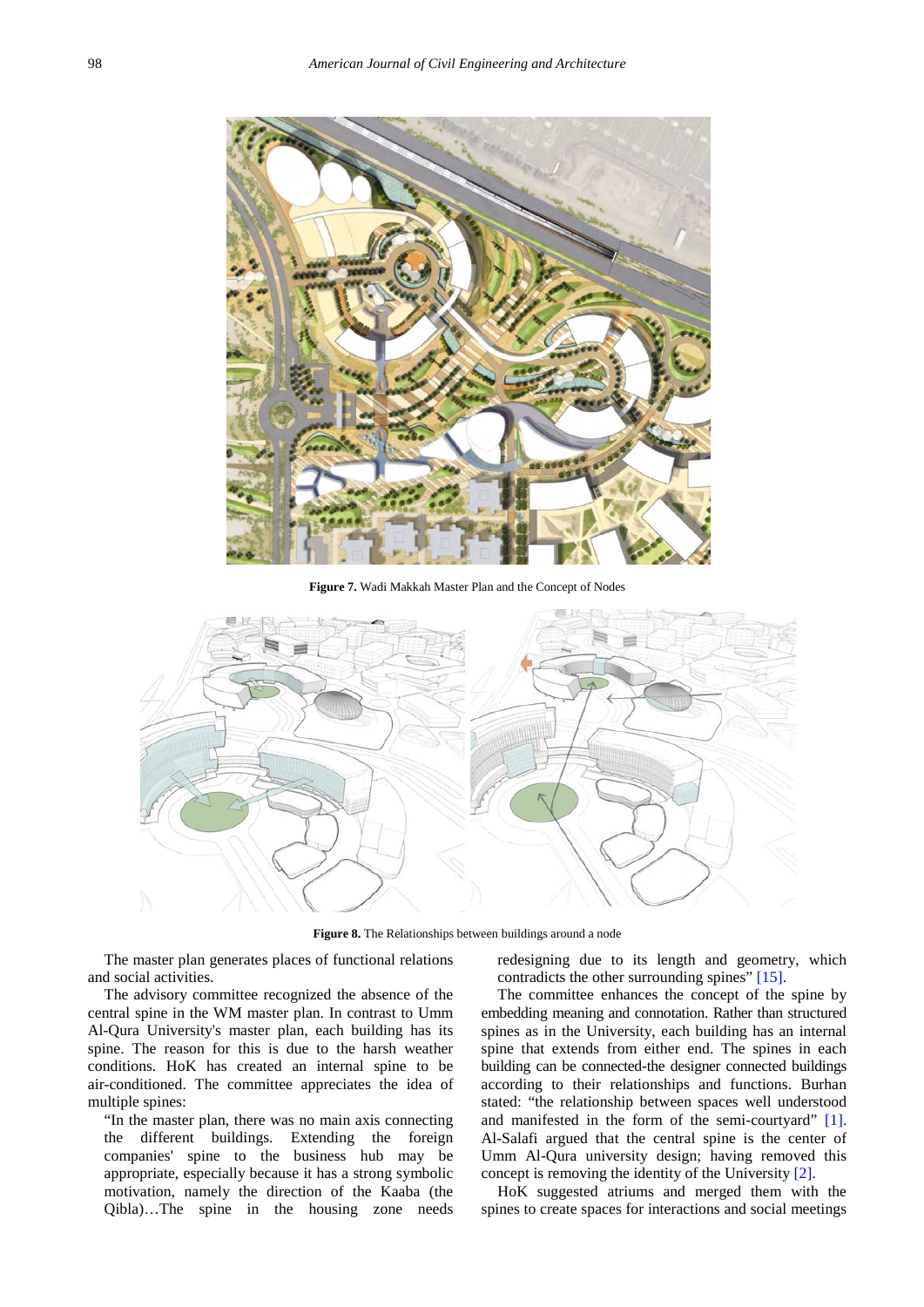in each building. In the University master plan, the function of atriums was limited by locating them in the entrances of each building. Spaces between buildings remained without functions. Atriums here with the spines created patterns of activities and movement between buildings. Al-Salafi acknowledges that atriums are among the elements used effectively in urbanism [\[2\].](#page-7-1) Burhan views this composition as an advancement in the design process not only for WM but can inspire and inform the local practice of urbanism [\[1\].](#page-7-0)

The relationship between pedestrian movement and vehicle movement needed attention due to the harsh climate in the region. Walkability is curial in such a project to enable more synergy. The temperature n Makkah is very high during the daytime. Some of the previous urban treatments focused on adding elements, e.g., the shadowy corridor in the University campus. However, the corridor lacks other activities; thus, users prefer to move from one building to another via cars. The committee directed the consultant to propose a new treatment. In their words:

"The shading of pedestrians needs to be developed and defined including pattern, the orientation of its elements particularly the roof, material, color, etc..." [\[15\].](#page-7-14)

HoK suggested a suspended canopy to connect buildings and to provide shaded pathways. This connection is limited to a year when the weather is suitable. The connection also depends on certain circumstances when needed to move from one building to another. As mentioned before, main buildings of similar functions were grouped around nodes and connected via atriums and/or podiums. The dingers dedicated the RIM building for the grand gathering. It has become the fusion space for research, investment, and market with optional path walk within buildings.

Wind towers spread in many Muslim cities, especially in the gulf region. According to some references, some traditional houses in Makkah used wind towers. However, little evidence supports wind towers in Makkah. The University's master plan used wind towers. Perkins proposed wind towers for two functions: climatic treatments and symbolic representation. However, the high temperature during summer undermined the functional ability of wind towers, as the climatic treatments compromised the symbolic function emphasized by the University. Wind towers functioned as landmarks and were located in front of faculty buildings to articulate their entrance.

Nonetheless, the committee saw wind-tower as ineffective elements to play this role; they stated:

"The master plan needs a strong "perhaps vertical" landmark…The plan needs to show landmark anchors…Clearer Urban Design place defining elements".

The wind towers have been perceived according to their primary function (climatic treatments) and failed to function as landmarks. Although there was an attempt to brand wind towers and the main spine in many posters and some visual contents at the university, they never replaced Umm Al-Qura University's official logo nor established a parallel branding theme.

Furthermore, wind towers have been abstracted in some buildings and used for visual connotation as solid structures in buildings entrances. The climatic function was removed and left with weak symbolic representation. The committee never considers wind towers and seeks an alternative. HoK developed some iconic buildings as landmarks. The cloud building tacks a shiny ellipse shape, and the Wadi Makkah hotel expressed a cascaded water feature through the glass [Figure 9.](#page-6-0) Burhan attributed the changes in dealing with landmarks to the changes in the local practice of architecture. The architecture of the wow effect does not work in the context of Wadi Makkah, which seeks real entrepreneurs to innovate and dream beyond physicality [\[1\].](#page-7-0) Al-Salafi disagrees with the changes in wind towers as their functions were limited; he maintains: "if the contractor constructs the wind towers properly they will work…and people would appreciate their environmental treatment" [\[2\].](#page-7-1)

The advisory committee required a unique architectural expression. After covering visibility, connectivity, and functionality, it was time to convey WM's messages. The message should be vibrant and call for innovation and creativity. The committee urges not to repeat the error of the past by copying and/or importing from foreign cultures. "There is a need to develop the Park's [WM] unique/distinguished architectural vocabularies. The consultant shall start to develop the project's architectural expressions for each cluster rather than providing images" [\[15\].](#page-7-14)

<span id="page-6-0"></span>

**Figure 9.** The cloud building and its shiny ellipse shape

<span id="page-6-1"></span>

**Figure 10.** Wadi Makkah Master Plan

The consultant dealt with the master plan as parts, then studied the part to form the whole [Figure 10.](#page-6-1) It is worth noting that some members of the committee proposed to study some examples, e.g., Arab Center in France and Downtown Chesterfield Office Building, UK, in their words:

"There is a need to develop local architectural vocabularies but not copy them…the Arab center in France provides a successful example…As directives, we would appreciate if the consultant started from the deep windows provided in the examples of Downtown Chesterfield Office Building, UK" [\[15\].](#page-7-14)